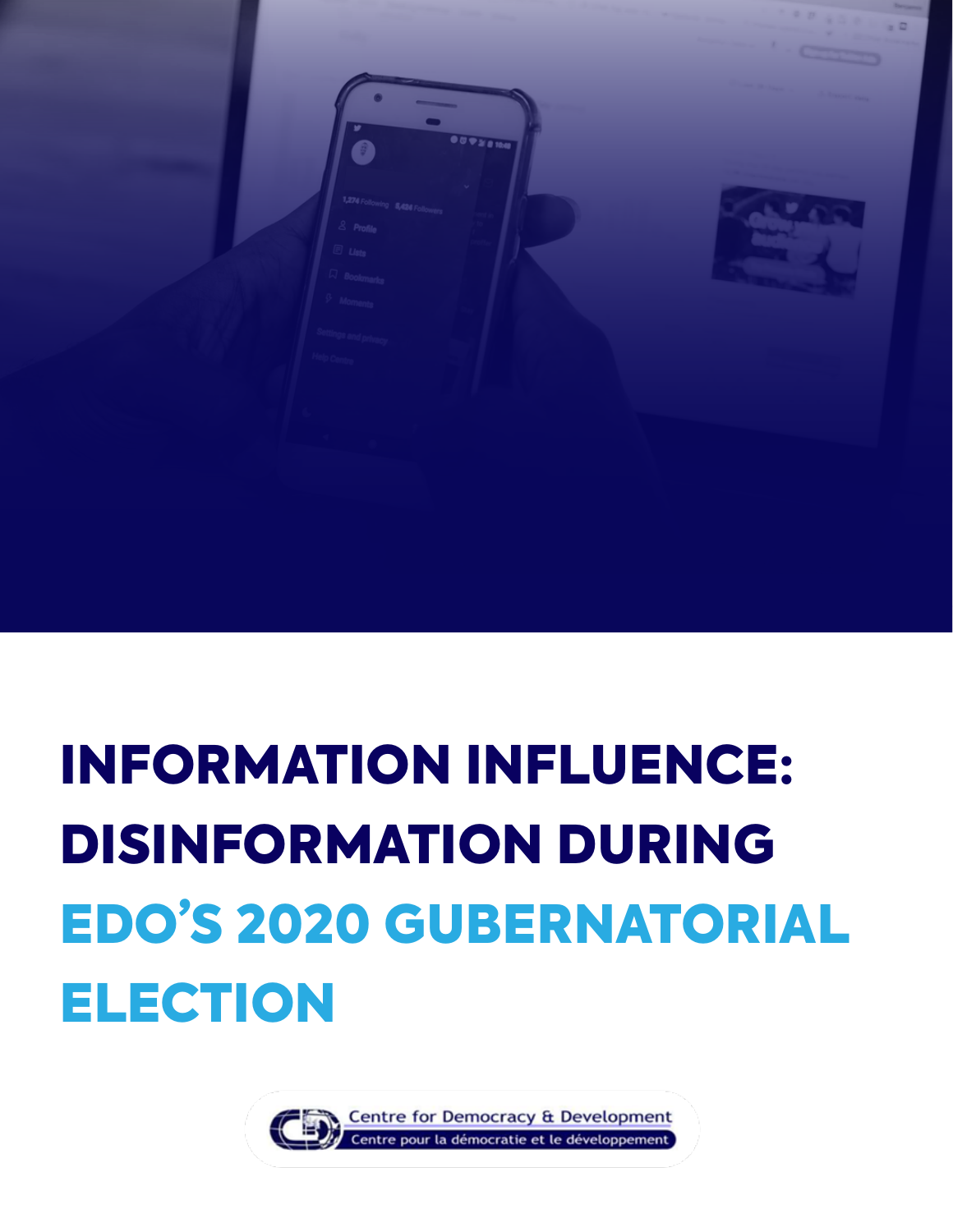# **POLITICAL CONTEXT**

 Located at the centre of southern Nigeria, in the south-south geopolitical zone, Edo state was created in 1991 but it was not until 1999 that its first democratically elected leader - Chief Lucky Igbinedion of the People's Democratic Party (PDP) – was elected to power. PDP ruled the state for nine years before a court order invalided Professor Osunbor's election in 2007 and Adams Oshiomole won the 2008 re-run on the Action Congress (AC) ticket which merged into the All Progressive Congress (APC) in 2013. Oshiomole was the Governor until 2016 and remains involved and influential in Edo politics to this day.

 But twelve years on from losing power in the state, the PDP has been emboldened by the recent defection of Governor Godwin Obaseki

from the APC following a well-publicised falling-out with Oshiomole in 2019. This marriage of convenience between Obaseki and the PDP, who would relish the chance to come back to power and regain parity with the rest of the south-south states, presents a very interesting dynamic for Septembers gubernatorial election which pits the current governor against Pastor Osagie Ize-Iyeamu of the APC. It has created an information environment characterised by accusations and counter-accusations between the two dominant political party aspirants and their supporters. There is a clear sense that the parties are prepared to slug it out without recourse to the impact of their actions on the integrity of the process.



Chief Lucky Igbinedion (PDP) (1999-2007)



Professor Osunbor (PDP) (2007-2008)



Adams Oshiomole (AC/APC) (2008-2016)



Godwin Obaseki (APC) (2016)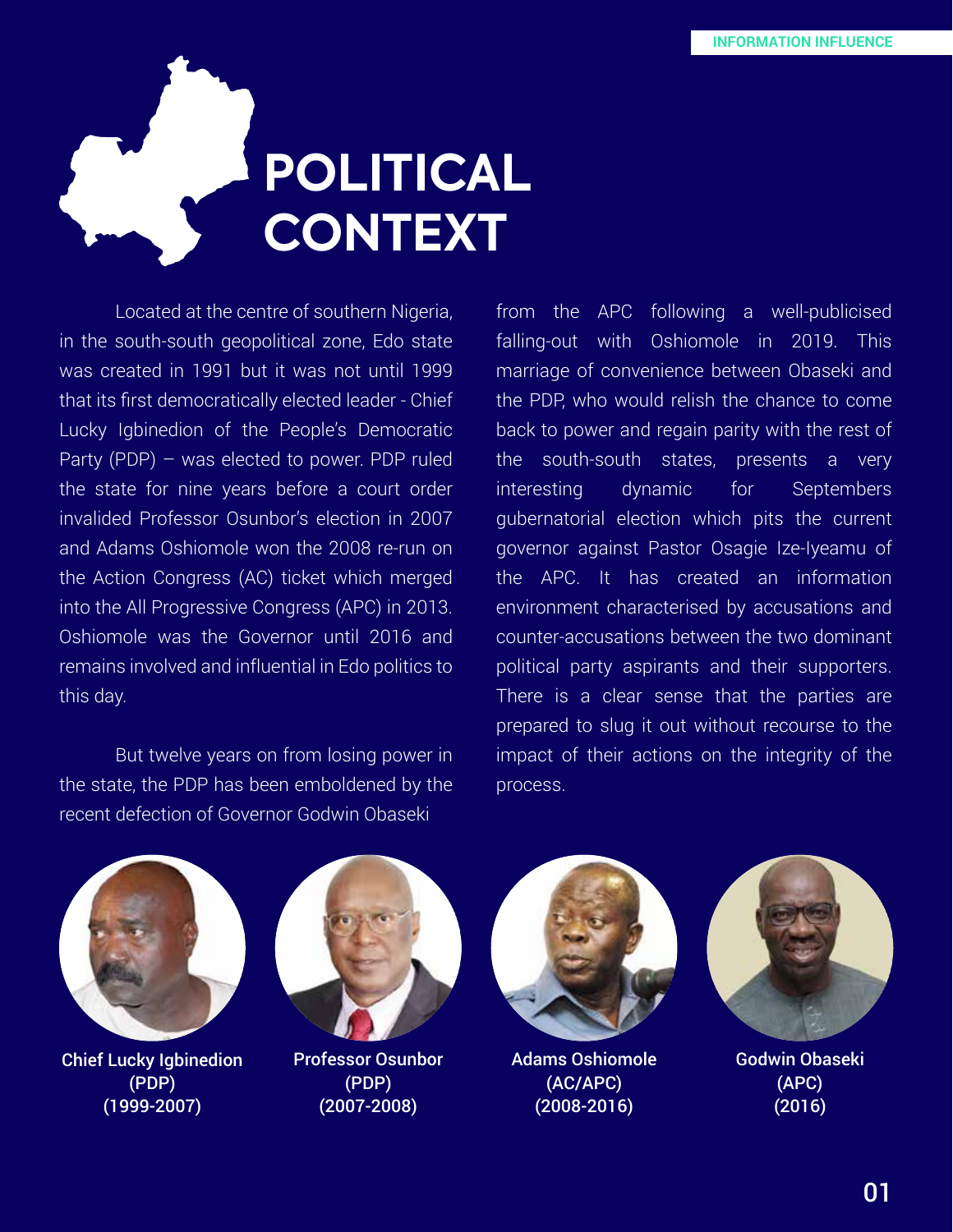## **MAPPING DISINFORMATION IN THE STATE**

 The growth of disinformation ecosystems in Nigeria represents a continued shift towards the increased weaponisation of social media and online messaging platforms. The continued growth of disinformation as a tool for political influence has been closely tracked by the Centre for Democracy and Development (CDD) over the past few years. As far back as the 2015 presidential elections, the exploitation of social media and online messaging platforms had already entered the arsenal of Nigeria's political weaponry. In 2019, CDD's research revealed an evolving web of disinformation networks at the sub-national level across multiple states. These networks revealed peculiarities that were unique to certain regions. In Kano State, the sojojin baka leveraged on the communal layouts of family dwellings in the state, to spread falsehoods. In Kogi the shekpe boys and data boys targeted local beer parlours and online social communities to spread information. Political forces in Nigeria, even at the local and state level, are increasingly employing trolls and disinformation armies both online and offline to win the information war.

 Ahead of the Edo state election on 19 September, CDD has conducted a two-fold analysis to understand the unique elements of the disinformation ecosystem in the state. This involves social media analysis that is supplemented by field research in the state.

# **DISINFORMATION: PLATFORMS AND GOALS**

 Information influence campaigns operate in line with the nature and function of the platforms on which they are conducted. Campaigns often employ a variety of platforms as part of their wider messaging strategy. In Edo state these are the major platforms on which information campaigns are being conducted:

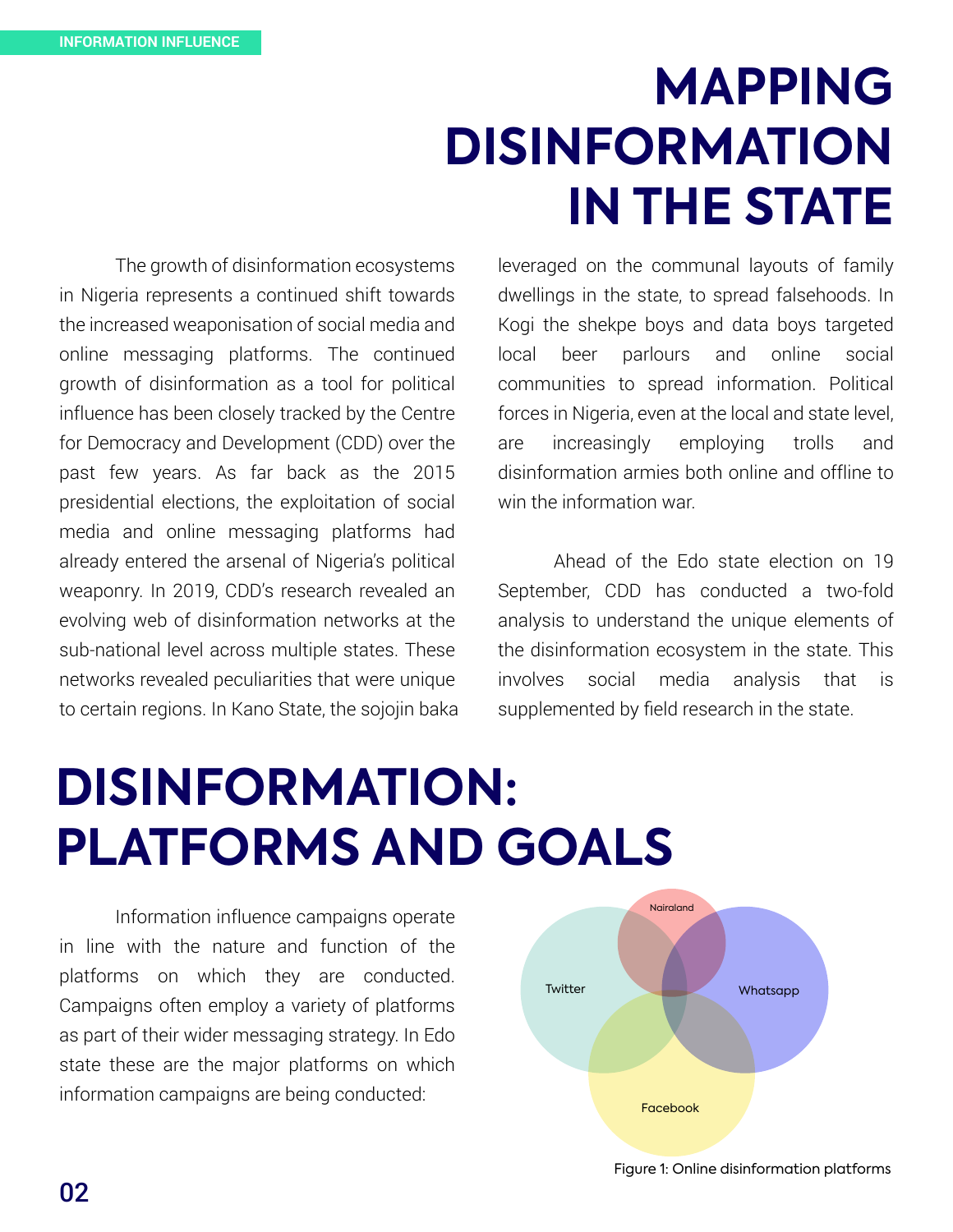While Nairaland's sphere may the smallest of the four, its influence should not be understated. It operates somewhat outside of the other three, more contemporary social media platforms. It is Nigeria's oldest online forum, and remains one of the most popular websites for Nigerians to share stories, sell goods and communicate. Its platform allows for complete anonymity, is simple to use and has a very data-lite interface, which has undoubtedly contributed to its staying power. Its role in the disinformation ecosystem is somewhat unique. CDD's researchers have found that a significant number of long-form forwarded text messages on WhatsApp, and political tabloid posts originated on Nairaland. In many instances it acts as a feeder to more widely used and

personal social media platforms.

 Twitter has a strong appeal for the more technocratic and internet-savvy strata of society. Messages on here tend to be short, sensationalist and provocative, and there is a larger focus on pictures and videos. WhatsApp brings these messages home; there is a far more intimate feeling to having a video sent either directly to you or your closed WhatsApp group. Facebook remains Nigeria's most widely used platform, and the nature of its groups foster echo-chambers that amplify one-sided narratives. Political parties exploit the unique characteristics of all these platforms, ensuring that they have a presence across them all:



Table 1: Information distribution by canvassers across platforms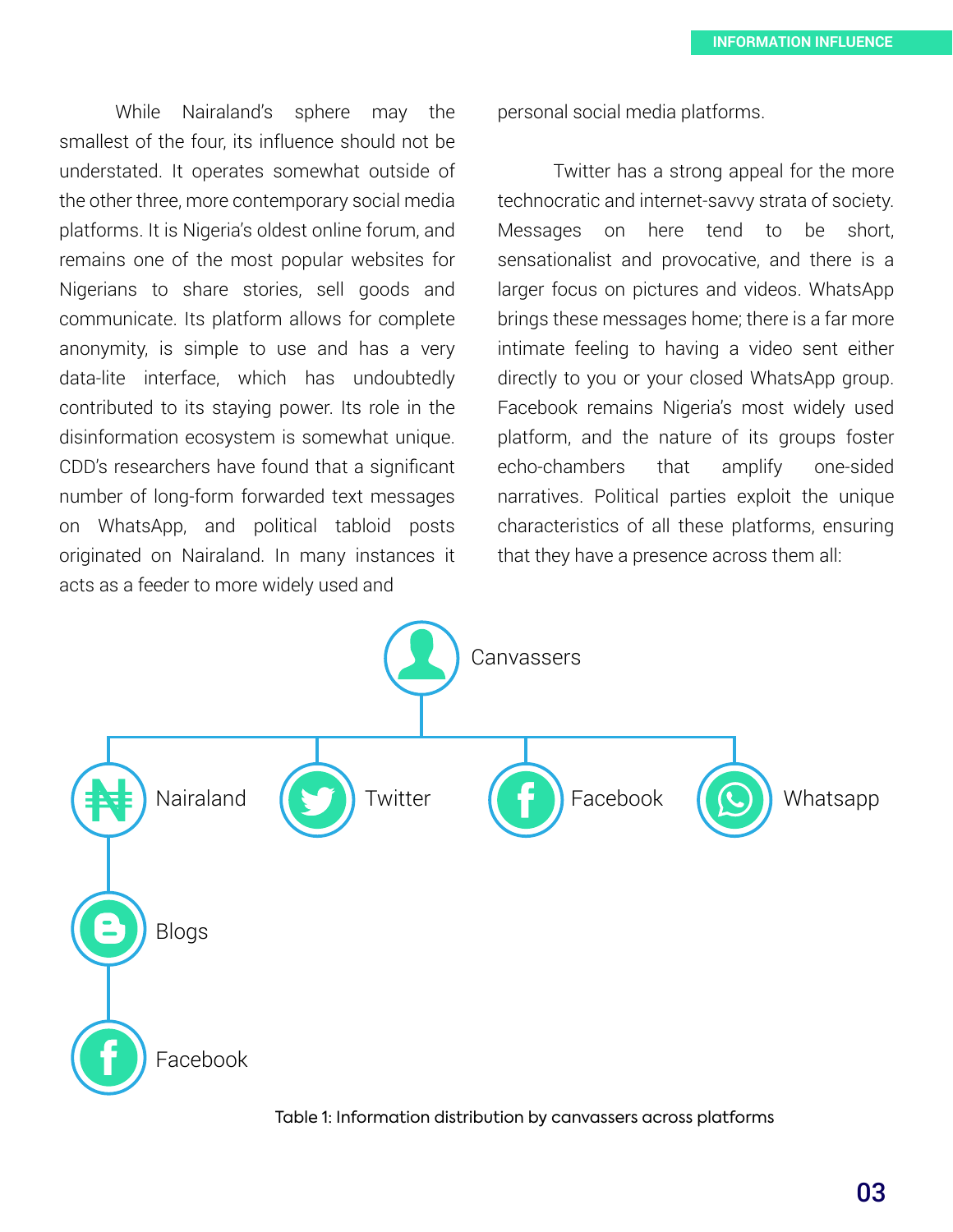Our research in Edo suggests that political affiliation is the strongest predictor of media consumption habits, which in turn is a strong indicator of the type of content an individual consumes. Interestingly, while there were also offline canvassers who go door to door in local communities to engage directly with voters, we found that during this campaign there has been a strong focus on exploiting the online space. Videos have been used to a great extent in the campaign to date. These videos are shared across social media, and increasingly through promoted posts – a targeted advertising tool that allows payees to send photos and videos to people that are outside their immediate networks. This is a marked shift from previous gubernatorial elections where traditional methods of election malpractice continued to dominate.

 The use of Nairaland and blogs to disseminate misinformation is also particularly interesting. The kinds of sites used to spread their reach are tabloid websites whose content is often already sensationalist. For example, on 17 August a story emerged on tabloid news site iReporterOnline, claiming that Governor Obaseki had hired 1,000 new special assistants, which was untrue. A google search of the headline revealed only one other instance of the story  $-$  a post on Nairaland that had been published a few hours earlier. While there is no evidence to suggest that tabloids are paid to publish Nairaland stories, there is a clear pattern of posts published on the site appearing as news in tabloids or on blogs.

 However, most of the online content is still circulated on prominent WhatsApp and Facebook groups such as those listed in the table below. Members of these groups receive or see, and can share, hundreds of messages a day.

| <b>NAME</b>                        | <b>MEMBER COUNT</b> | <b>PLATFORM</b> |  |
|------------------------------------|---------------------|-----------------|--|
| <b>Edo Political Forum</b>         | 122.9k members      | Facebook        |  |
| <b>Edo People and politics</b>     | 11.1k members       | Facebook        |  |
| <b>Edo Arise</b>                   | 33.3k members       | Facebook        |  |
| <b>Edo State Today</b>             | 12.9k members       | Facebook        |  |
| Edo State what we need             | 256                 | WhatsApp        |  |
| <b>Edo 2020 Situation Room</b>     | 250                 | WhatsApp        |  |
| <b>Network for Good Governance</b> | 160                 | <b>WhatsApp</b> |  |
| <b>Edo Leadership Forum</b>        | 238                 | WhatsApp        |  |
| <b>APC National Update</b>         | 196                 | WhatsApp        |  |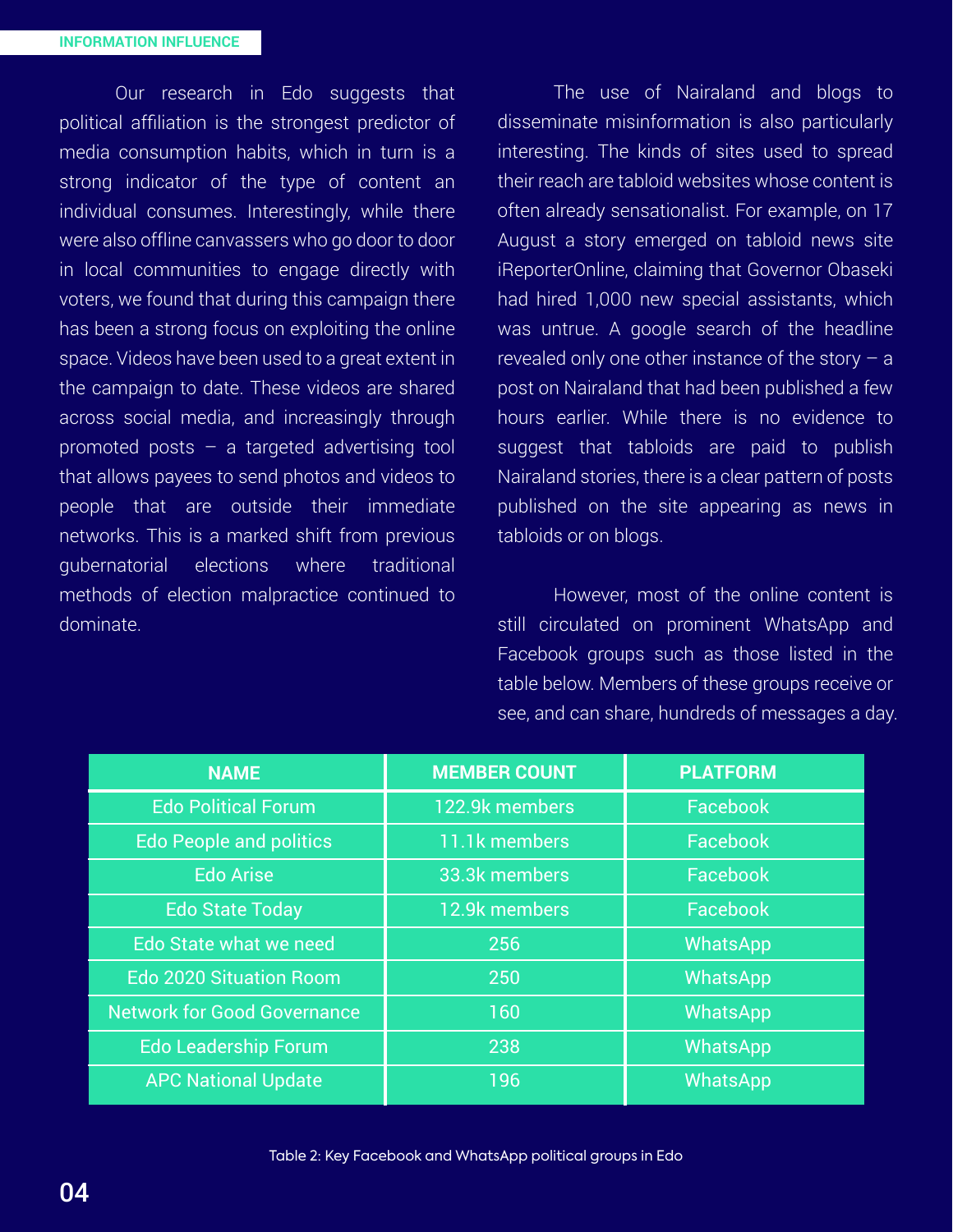### **PARTY-DRIVEN ONLINE CAMPAIGNS**

 There is a growing body of empirical evidence that shows a move towards party-driven information influence campaigns. Around the world political parties are exploiting the magnifying effect of online echo chambers and it is no surprise to see this playing out in the high-stakes game that are state elections in Nigeria.

 Both the APC and PDP in Edo state have dedicated media teams with clearly defined structures designed to maximise their online presence. However, there are a few differences in strategy. The use of targeted and sponsored messages on both Instagram and Twitter suggests that the PDP is running a more digitally sophisticated online operation. On the other hand, the APC has chosen to focus more on a human resources approach, supported by a

clearly defined and structured team of up to 300 canvassers spread across Facebook, Twitter, Nairaland and WhatsApp groups.

 Messages these party canvassers create manifest in closed WhatsApp groups, move to the private and public groups on Facebook and the messaging boards of Nairaland before circling onto social media. To do this, political parties employ a horizontal and vertical tiered organisation structure. At the very bottom are the canvassers who infiltrate the groups and write up the messages. These report to field canvassers (managers) who determine the basic themes and storylines to be pursued. Above them is the head supervisor; he or she is often the person leading the party's media campaign team during elections.

**There is a growing body of empirical evidence that shows a move towards party-driven information influence campaigns "**

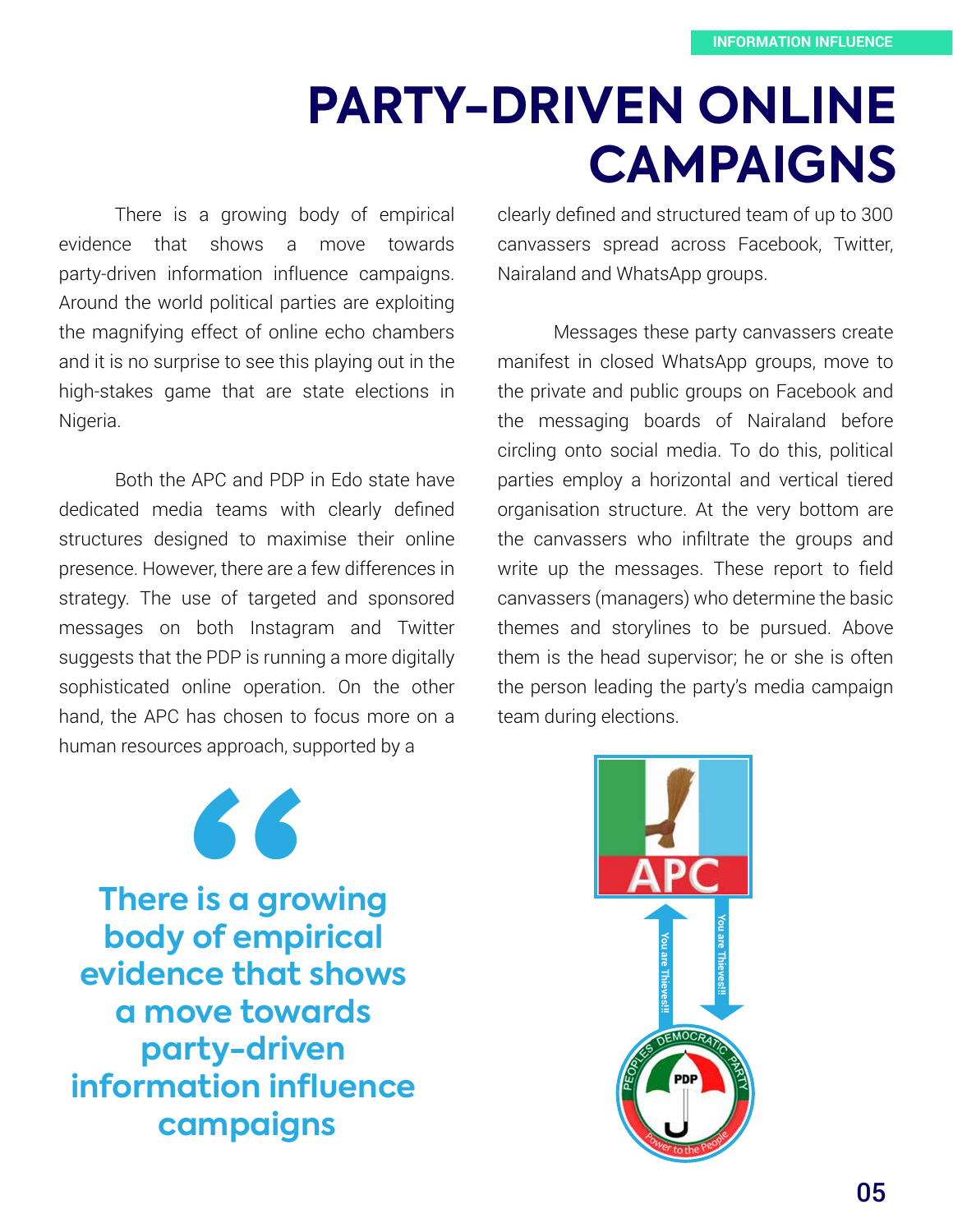## **LINES OF ATTACK**

 Exploring the narratives of information that are designed by party activists and pushed through the channels outlined, CDD has unearthed several prominent themes that are shaping the disinformation eco-system ahead of the elections in the state.

## **INTER-PARTY CONFLICT**

 CDD discovered that a significant amount of content in Edo state was centred on the switch of parties between the incumbent and opposition. Most of the content online consisted of stories which were direct attacks on either the APC or PDP. The type of content varied from satirical material, to more serious attacks on character. According to a civil society representative who took part in a roundtable dialogue organised by CDD, "political campaigning has not been issue-based, it has instead been about character assassination".

 One campaign video depicted a scene in which a candidate came to the party he previously campaigned against, called them thieves and asked to join them. To win them over he brought bags totalling up to N15bn. "We are the share the money party… the Edo people know us"; this political party that was pronounced  $$ fee e fee. While no explicit names were



mentioned, the video ended with a call not to bring in a party known for stealing, and to vote back in APC with Pastor Osagie Ize-Iyamu. This video was brazen in its transparent attack of the opposition party that one would initially think it to be a comedy sketch; not, an APC branded campaign video.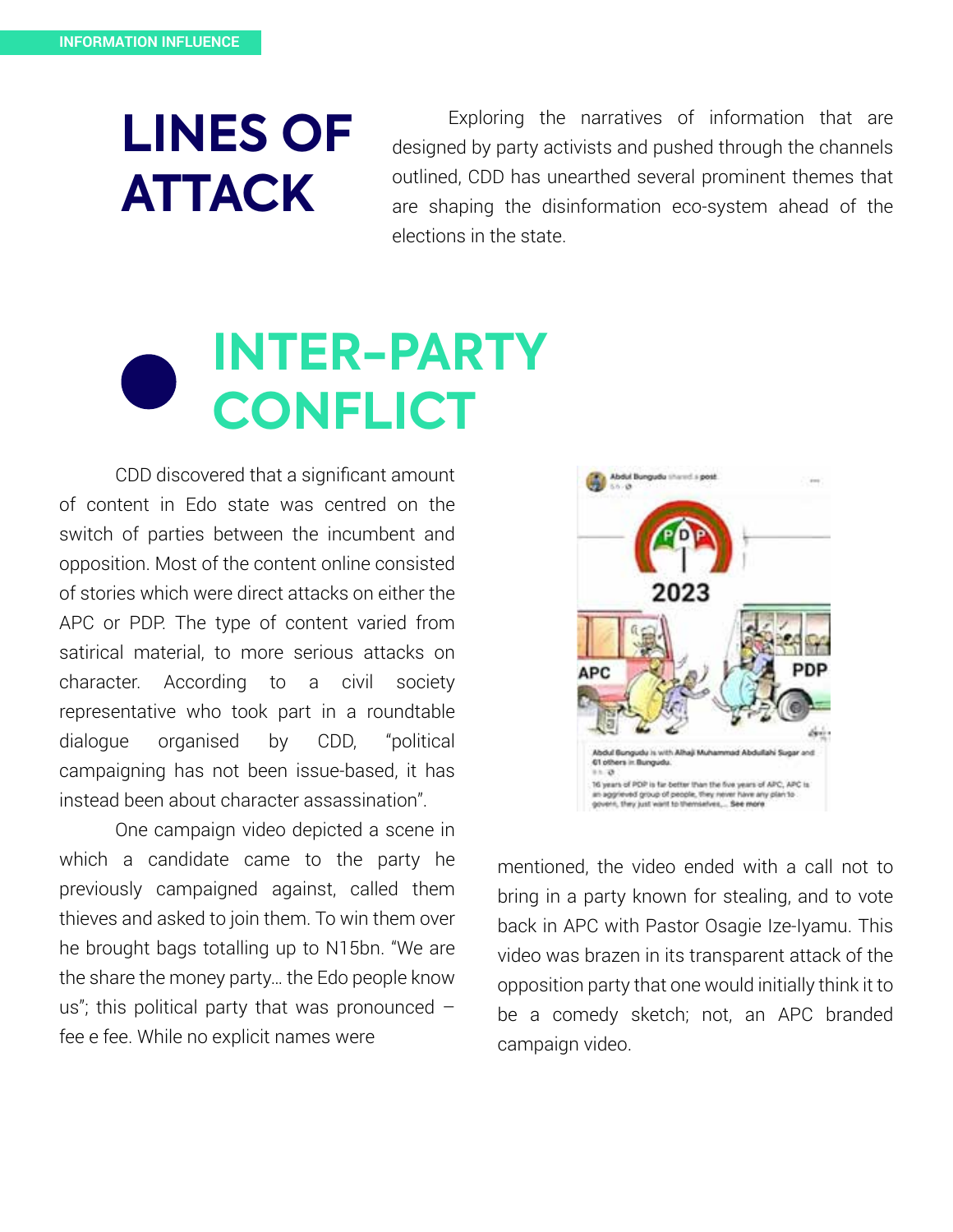### **DISCREDITING CANDIDATES**

|                |  | INOME TOPSTORIES NEWS BUSINESS ENTERTAINMENT SPORTS POLITICS TSR |  |  |
|----------------|--|------------------------------------------------------------------|--|--|
| <b>SITEMAP</b> |  |                                                                  |  |  |

#### Osagie Ize-Iyamu's HIV/AIDS Positive Result Hits World Wide Web

 Headlines suggesting that the APC candidate is HIV positive or posters labelling the incumbent, and PDP candidate as a "scammer" reveals the extent to which the online armies are going in their bid to discredit the other candidate. A recent tweet stated, for example, that Ize-Iyamu's running mate has been caught in a certificate forgery case. Given that such an eventuality occurred in the 2019 Bayelsa governorship elections made this a more believable story, nothwitstanding its veracity.

 In our conversations with both political parties, they stressed that they were concerned with their own agenda – those are, the **MEGA (Make Edo Great Again)** and the **SIMPLE (Security, Infrastructural development, Manpower development, Public Private Partnership, Leadership and Employment creation)** manifestos for PDP and APC respectively. But a review of APC Media Campaign Director, John Maiyaki's, website shows that far from remaining fixed on Ize-Iyamu's SIMPLE agenda, Obaseki remains a

strong focal point of attack for the party with many of the messages repeating the narrative that Obaseki has done nothing for the state.



 An analysis of CDD's WhatsApp data collection shows a clear disparity in the occurrence of the names of the PDP and APC candidates in political messages. Obaseki's name had a recurrence rate of 84%, while Ize-Iyamu's was at 16%. ,This high volume of content targeting Obaseki, while not definitive in suggesting that APC is targeting the opposing candidate more than PDP is, it is indicative of APC's wider reach. It is however clear that both party are focusing efforts on attacking the other candidate.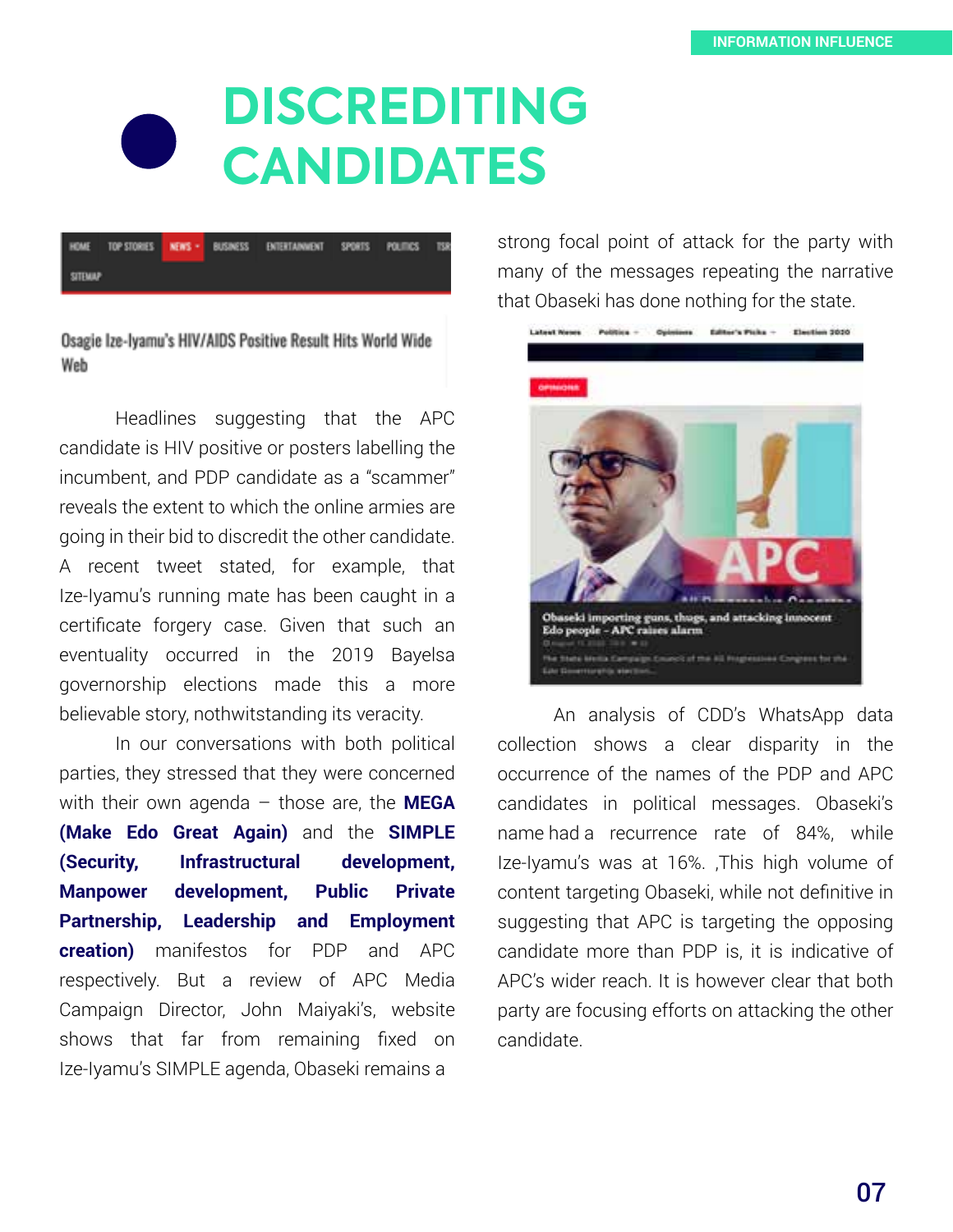### **DISCREDITING INEC**

 In addition to attempts at discrediting the political, disinformation narratives have also turned towards the electoral management body – INEC. Headlines such as the one pictured, and in this reveal a blatant attempt at raising suspicions of wrongdoing. Both parties have seemingly resorted to early accusations of bias from INEC; after APC's allegations against INEC in which the head of the APC Media Campaign team, John Mayaki, accused the Akwa Ibom State REC, Mike Igini, of plotting to rig the governorship election in Edo in favour of the state's ruling PDP; the PDP chairman also responded by saying that that INEC National



Commissioner Dr Mustapha Lecky is a nominee of the past APC National Chairman Adams Oshiomole and thus will do the bidding of the APC.

## **ACCUSATIONS OF FRAUD**

 Both parties have extensively thrown accusations at each other blaming the other of fraudulent activity. A Facebook post which was cross-posted across multiple Edo state groups was shared with the headline: Obaseki fraud exposed. Some versions of the post had a video attached that depicted an oil and gas refinery in Olobo, Edo state. The accompanying narrative attempted to portray Obaseki as having fraudulently claimed ownership of the project. These narratives are typical of many of stories that have emerged since his switch to PDP.

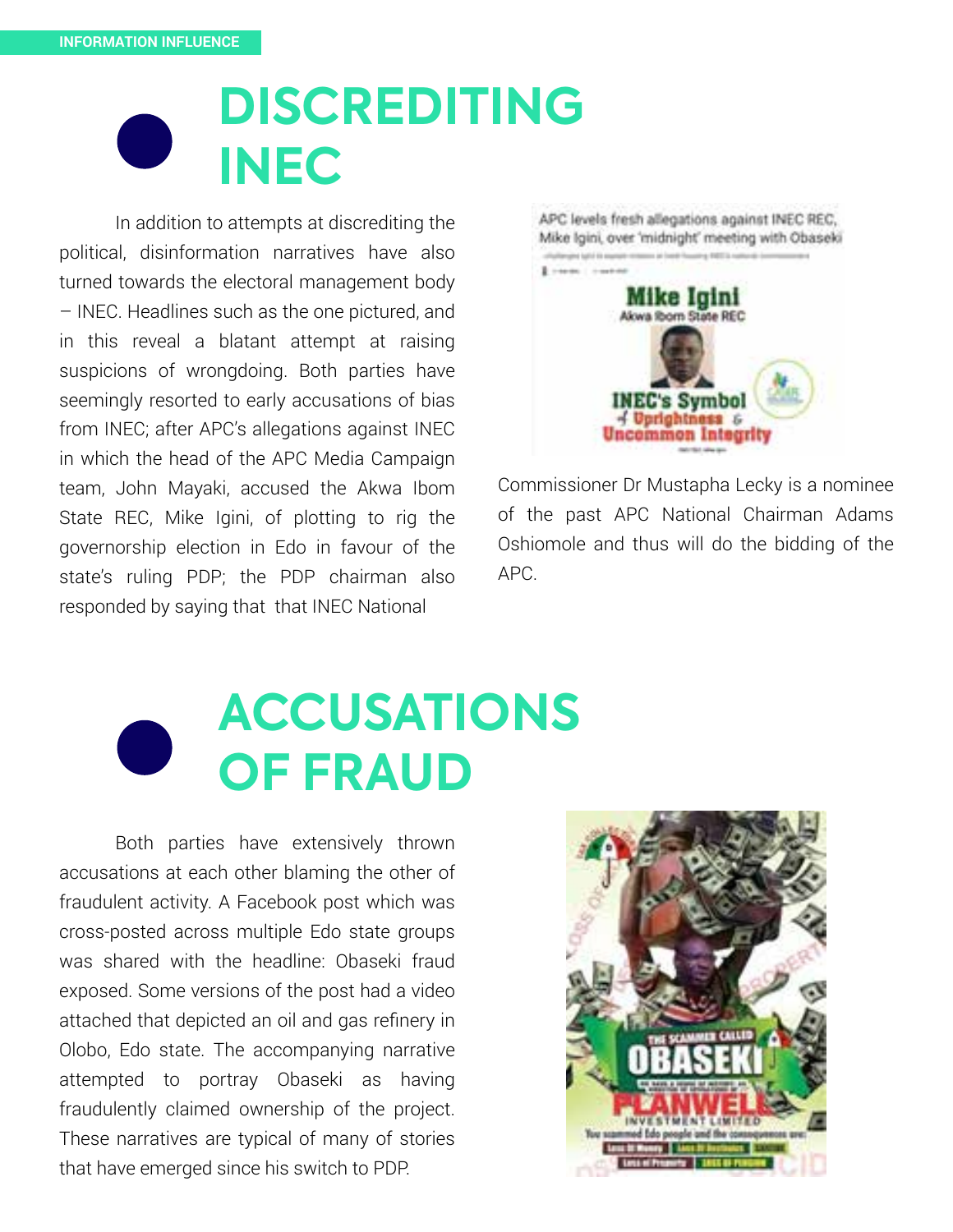**A** Forwarded OSAGIE IZE-IYAMU IN LAW SCHOOL ADMISSION SCANDAL

By BHR Media Team

 Ize-Iyamu on the other hand, has been labelled guilty by PDP supporters of charges of misappropriating N700 million in campaign funds, even though his case is still with

the Economic and Financial Crimes Commission (EFCC) and he denies all wrongdoing. Similar themed messages such as this forwarded message on WhatsApp(see image opposite), capitalises on the already existing corruption case, to suggest other, unfounded cases.

# **HOMOPHOBIA**

 A 12-minute YouTube video which has been shared across multiple platforms, proclaims in capital letters that, 'Governor Obaseki is the first gay governor', and goes on describe how certain mannerisms and video evidence prove that he is gay, and concludes that he is a political terrorist. This line of attack, dovetails with questions around Obaseki's lack of children and alleged marital problems. We saw a similar line of attack used against Atiku Abubakar during his presidential campaign, as his opponents leveraged on widespread homophobia by accusing Atiku of being a supporter of gay rights, as well as being homosexual himself. This strategy plays out

both in northern and southern Nigeria where religious conservatism across both Christianity and Islam propagate negative views and stereotypes around homosexuality.

# **INCITING VIOLENCE**

 With the recent violence from Kogi and Kano still very fresh in the minds of many, there is a real fear about the potential for violence in the Edo state elections. Inflammatory statements from both parties have not allayed

these fears. Some of the statements made have raised concerns especially due to their ambiguous nature, and the potential for manipulation of words on both sides. Considering that these are the same candidates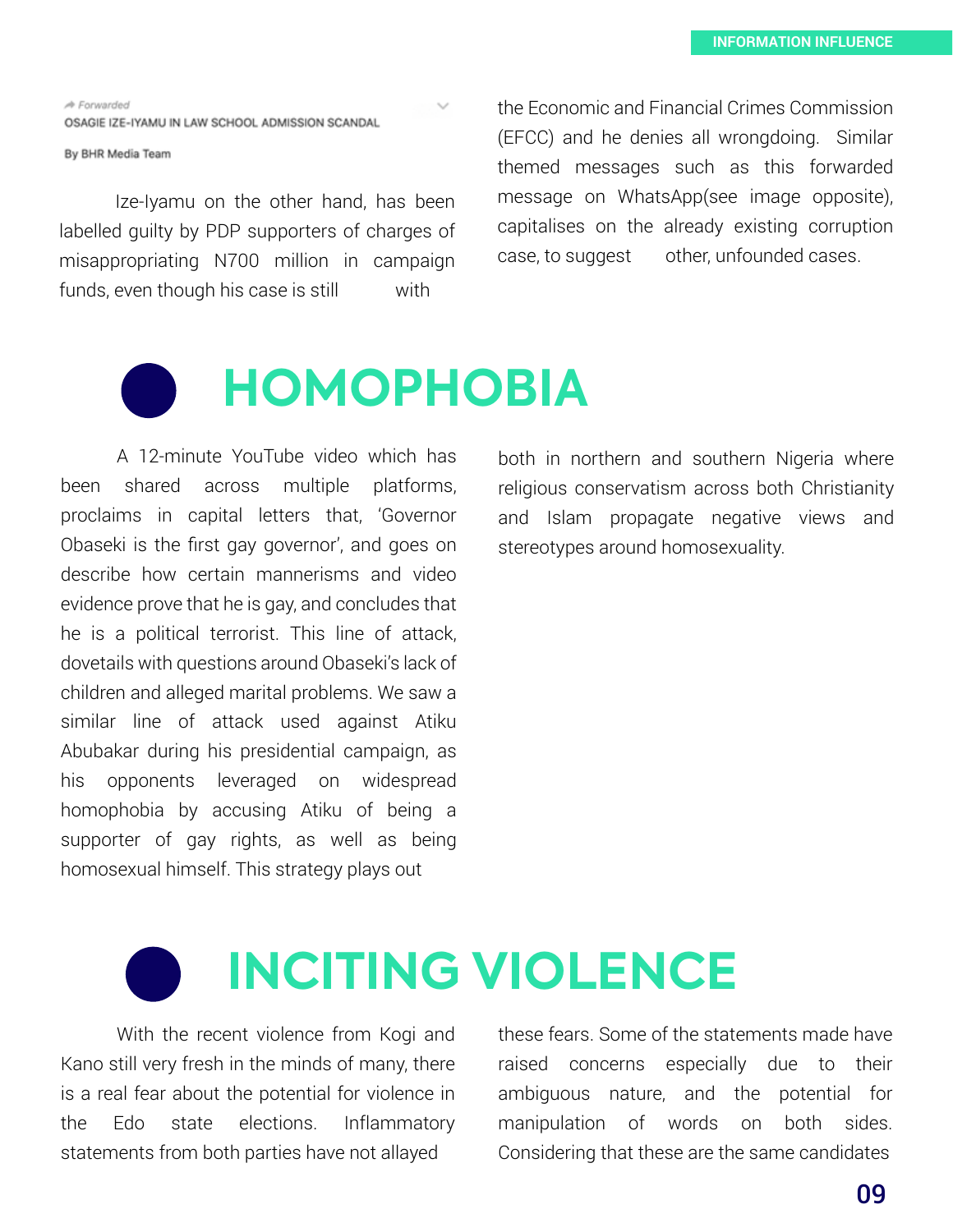who contested in the 2016 state elections, which saw low-intensity violence, many are worried of a repeat especially as neither seems to be ceding any ground.

 On July 25 a fracas in front of the Oba's palace during a visit by Governor Obaseki escalated with gunshots fired by yet to be identified groups. PDP supporters claim that it was APC thugs sent out to intercept the entourage while the APC team insists that it was a peaceful demonstration that turned violent after the intervention of Obaseki's security team. According to the APC spokesman however, it was "a glimpse into the do or die plot the PDP plans to unleash in the lead up to the September election."

 Only a week later, during a campaign rally on July 30 for Pastor Ize-Iyamu, popular 'enforcer' Tony Kabaka, made references to the 'lions and tigers' who now protect our votes. Many analysts point to this as threatening the use of election-related violence. When CDD researchers asked Kabaka to clarify what was meant by 'lions and tigers' statements, he

explained it away as a reference to animals he owns. John Maiyaki, the APC media campaign director, also explained it as a literal reference to animals. Unfortunately, it is likely that any violence that does occur will be heavily politicised, and both parties will attempt to use it as a means to discredit the other, which could itself lead to renewed cycles of violence.

 Adding another layer of intrigue to this political war is the evolving situation at the regional level. The use of Kano state governor as the leader of the APC campaign council brings back memories of the violent and unsavoury conclusion to the states' governorship elections in 2019. The chairman of the PDP campaign council, Governor Wike of Rivers state, was also elected amidst violence last year.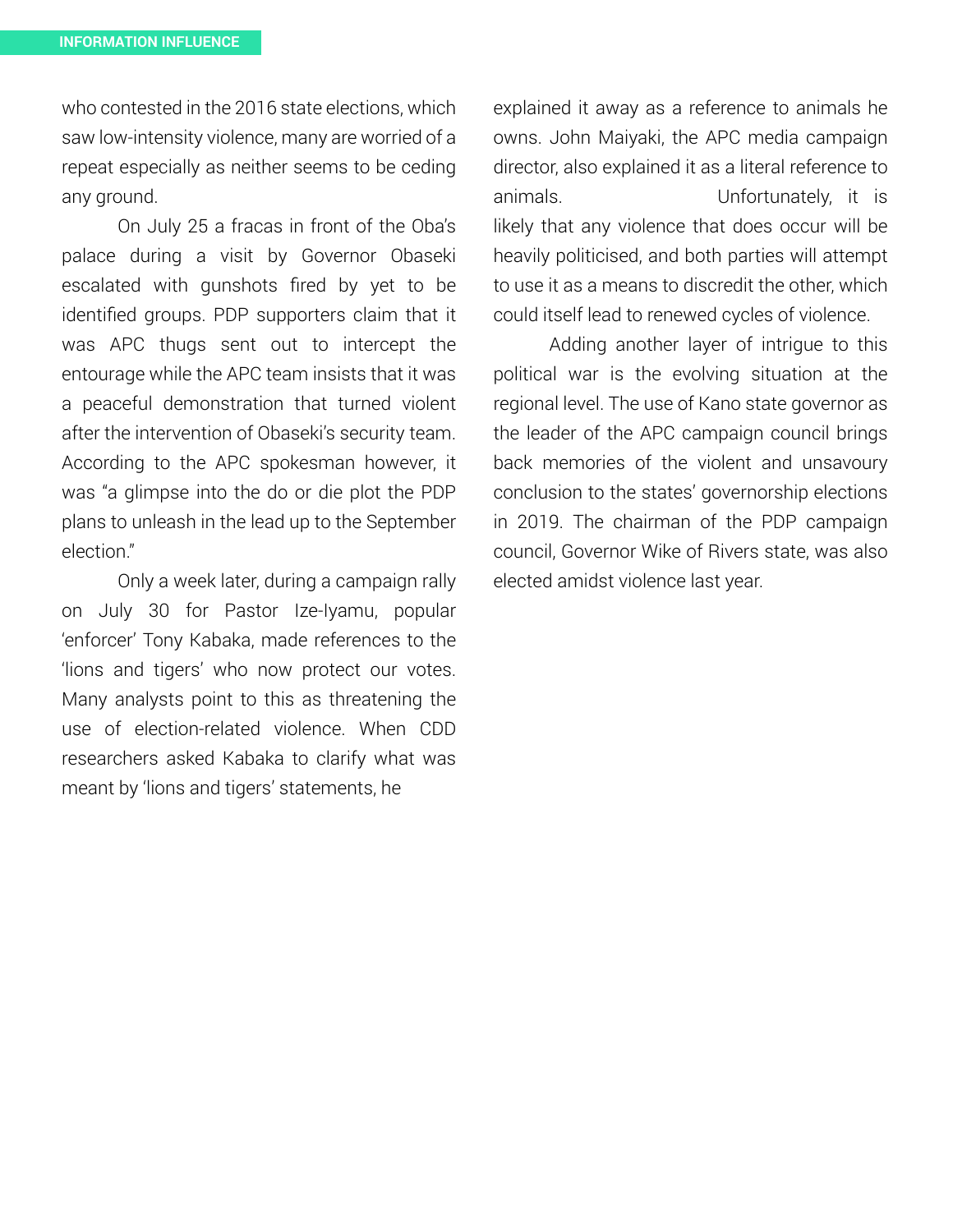#### **CONCLUSION**

 Moving towards the elections, CDD expects to see an exponential rise in the amount of disinformation. As the information space continues to get saturated, citizens will be overwhelmed and vulnerable to distorted truths. CDD's analysis of the disinformation ecosystem in Edo state shows evidence of clear attempts at distorting perceptions. There has been little to no focus on some of the topical problems such as the on-going COVID-19 pandemic.

 With the fragile and insecure existence that characterises life in many urban and rural settings, selling a misleading narrative becomes easy as people look for 'evidence' to reaffirm their existing beliefs. It therefore more important than ever for voters to be critical of information they receive on their WhatsApp and Facebook groups and Twitter feeds in days leading to the Edo state gubernatorial election.



**It's therefore more important than ever for voters to be critical of information they receive**

#### **RECOMMENDATIONS**

 In anticipation of the political infodemic in Edo state, CDD has designed a radio show that will be aired prior to, during and in the aftermath of the election, called The Mandate. The show aims to objectively address political issues, the ways political parties engage in information distortion, picking apart disinformation narratives, and provide a platform for citizens to engage in this emerging dialogue.

 The integrity of the elections is a principle that must be protected if Edo is to avoid a repeat of some of the unfortunate levels of violence seen in recent state elections. CDD proposes the

following five recommendations to address the threat posed by misinformation and disinformation:

 Political parties should engage in clear and transparent communication. Messaging needs to incorporate tangible objectives they hope to achieve. Slogans such as 'SIMPLE' or 'MEGA' mean very little if there is no substance behind them giving those slogans meaning.

Stakeholders in the state such as civil society groups must engage in actively building messages that speak to vulnerable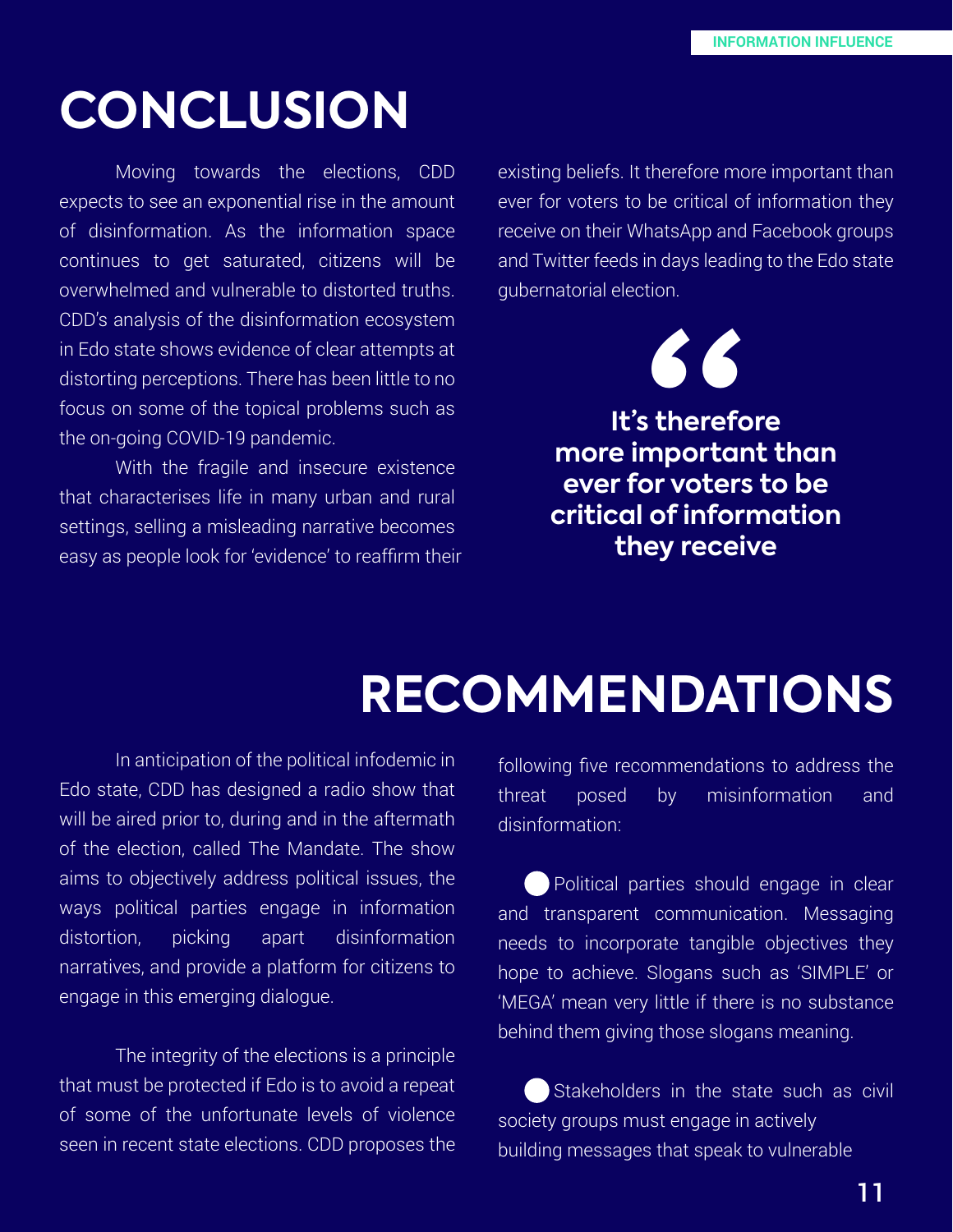youths, emphasising on the benefits of abstaining from being recruited for violence.

 Traditional leaders must abstain from creating partisan narratives and should instead affirm to their followers the value of peace.

 Platforms for citizen dialogue should be prioritised. When citizens feel like their voices are heard, then it reduces the need for them to express themselves through violence.

Transparency is key. The Independent National Election Commission should communicate to Nigerian citizens openly, swiftly on the processes, and thereby casting a light on the behaviour of political parties. Good behaviour must be incentivised.